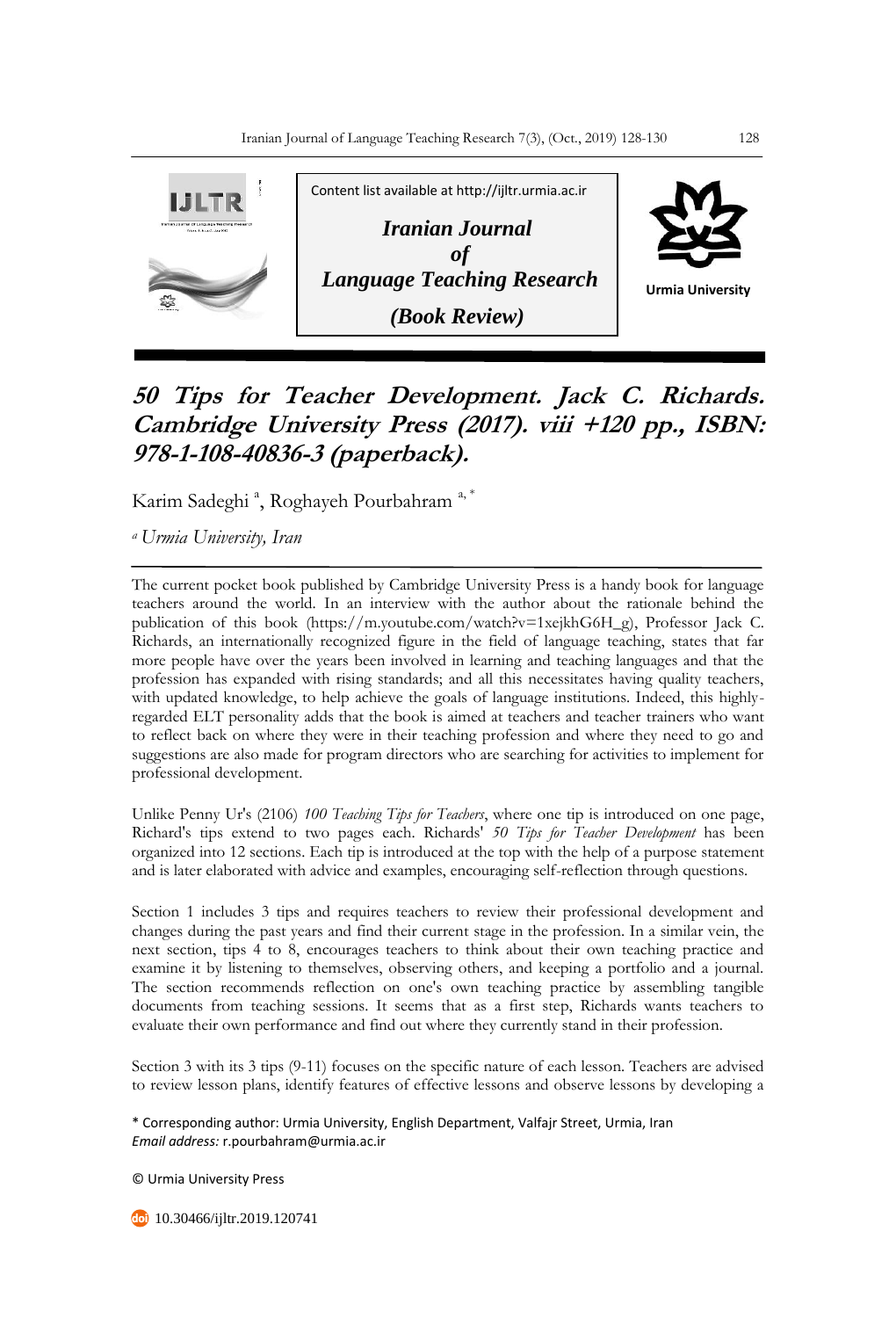lesson observation form (a sample of which appears as Appendix 3 in the book) for successful planning and management of lessons, looking for lesson qualities that can be observed. Section 4 with its 4 tips (12-15) concentrates on learners and emphasizes diversity of learners in classrooms and recommends that the teacher cater for learners' needs (e.g. in reading), and then examines teachers' classroom roles by offering various metaphors, and advises that teachers reflect and learn from critical incidents. Indeed, reflection on critical incidents in the classroom has been the focus of attention of many scholars in recent years (Farrell, 2015). It is assumed that by better understanding the students, their needs, and their personality traits, teachers can plan activities and materials more efficiently so that by addressing their needs more appropriately, teachers can provide better support for students' learning.

The next section of the book encompasses 3 tips (16-18) that are meant to raise teachers' awareness of the language they utilize in teaching. Teachers are recommended to observe the way they use questions and give feedback. Richards suggests that interaction in the classroom be transcribed to provide clues of the real use of language in the classroom.

'Critical Reflection', as the title of section 6 with 4 tips (19-22), proposes that teachers can learn from their own experiences and can experiment with different approaches. Taking part in group problem solving, trying to do things differently, and learning to engage in critical reflection are among the key suggestions of this section.

Tips 23-26 (section 7) put forward different ways to expand teachers' knowledge of the field, such as joining teachers' associations, attending conferences, learning from an expert, and forming or participating in a reading group to expand knowledge of the field. Indeed section 7 assumes that it is important to keep up-to-date with developments in the field. In a similar approach, developing research skills is encouraged in section 8. The tips (27-30) include reviewing textbooks, carrying out action research, conducting a replication study and taking part in a lesson-study. It is believed that teaching and researching are interwoven; and that through research, teachers can find solutions for the issues they encounter in their profession.

Tips 31-35, grouped under the title of 'Expand your Teaching Skills' in section 9, are meant to challenge teachers to step out of their comfort zones and try new ideas. Although some experienced teachers may find the ideas risky and uncomfortable, the offered tips can provide support for all teachers who want to be creative and try to do things differently.

Section 10 involves teachers in real research. The tips (36-40) highlight the value of observing one's own teaching and using narratives and long-term case studies to find new meanings in teaching. Tips 41-44 (section 11) are concerned with sharing knowledge. In order to achieve the best results, Richards finds value in creating a culture of teacher development, planning meetings and workshops, and starting a suggestion box. In other words, teachers can help develop themselves by mutual support and feedback from each other. The last section of the book also expands the ideas proposed in previous sections by asking teachers to get involved in teamteaching, online discussions, peer coaching, presenting, and writing journals. For Richards, successful teachers see themselves a community with common concerns and interests and endeavor to learn from each other's experiences and skills.

Whereas Ur's book (2016) concentrates on real language classroom teaching from a rather practical perspective as well as the tools that a teacher should keep ready in his/her teaching tool box, it seems that Richard's book goes a step forward beyond what transpires in the classroom. Richards suggests that teachers aim at self-developing in their profession by getting involved in deep reflections, attending conferences and workshops and joining other teachers in forums and groups to discuss and learn about the new realms of their field. In fact, Richards' book is mostly a